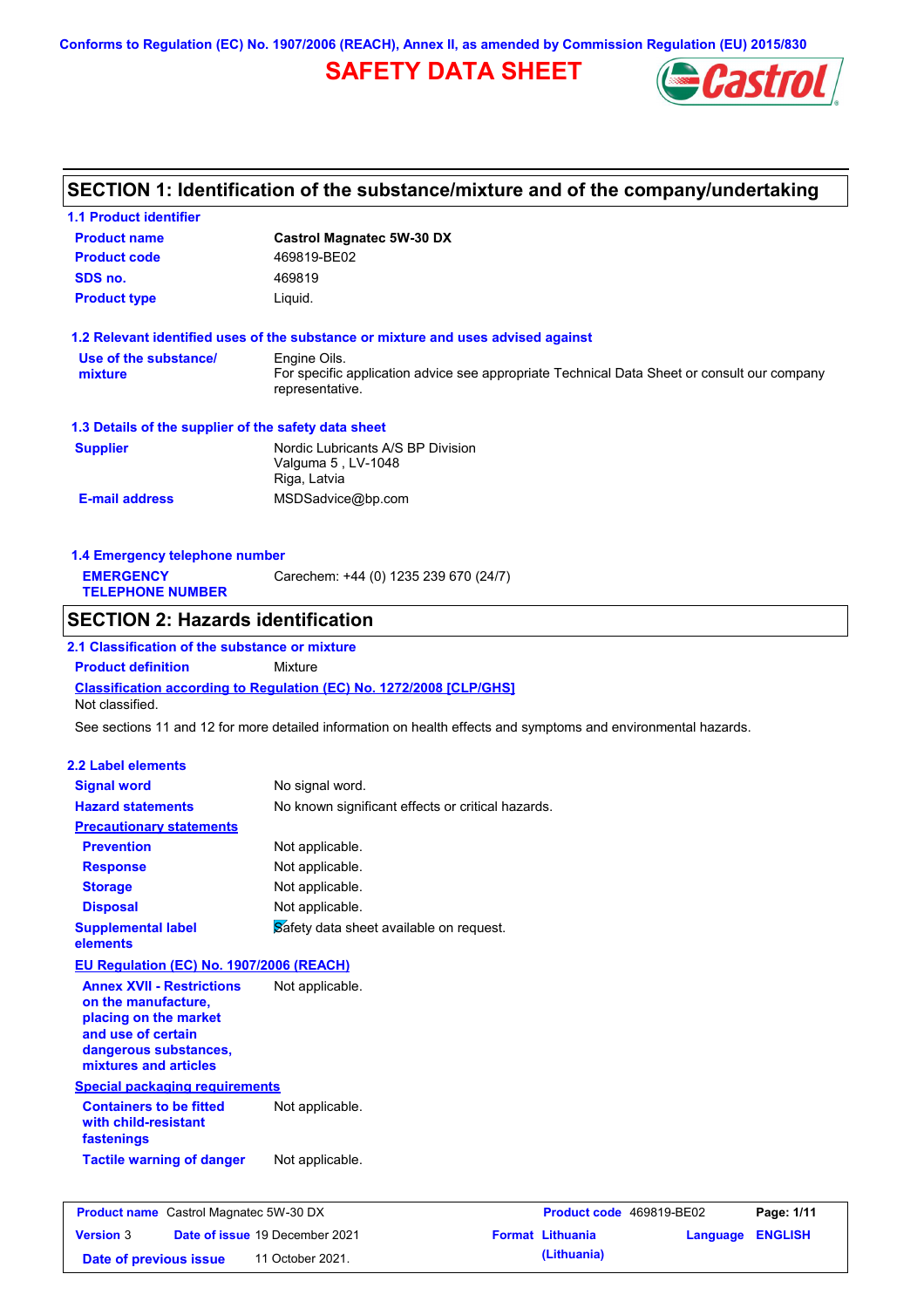## **SECTION 2: Hazards identification**

| 2.3 Other hazards                                                                                                        |                                                                                                                                                                                                                          |
|--------------------------------------------------------------------------------------------------------------------------|--------------------------------------------------------------------------------------------------------------------------------------------------------------------------------------------------------------------------|
| <b>Results of PBT and vPvB</b><br>assessment                                                                             | Product does not meet the criteria for PBT or vPvB according to Regulation (EC) No. 1907/2006.<br>Annex XIII.                                                                                                            |
| <b>Product meets the criteria</b><br>for PBT or vPvB according<br>to Regulation (EC) No.<br><b>1907/2006, Annex XIII</b> | This mixture does not contain any substances that are assessed to be a PBT or a vPvB.                                                                                                                                    |
| Other hazards which do<br>not result in classification                                                                   | Defatting to the skin.<br>USED ENGINE OILS<br>Used engine oil may contain hazardous components which have the potential to cause skin<br>cancer.<br>See Toxicological Information, section 11 of this Safety Data Sheet. |

## **SECTION 3: Composition/information on ingredients**

### **3.2 Mixtures**

#### Mixture **Product definition**

Highly refined base oil (IP 346 DMSO extract < 3%). Proprietary performance additives.

| <b>Product/ingredient</b><br>name                                      | <b>Identifiers</b>                                                                     | $\%$        | <b>Regulation (EC) No.</b><br>1272/2008 [CLP] | <b>Type</b> |
|------------------------------------------------------------------------|----------------------------------------------------------------------------------------|-------------|-----------------------------------------------|-------------|
| $\mathcal{D}$ istillates (petroleum), hydrotreated<br>heavy paraffinic | REACH #: 01-2119484627-25<br>EC: $265-157-1$<br>CAS: 64742-54-7<br>Index: 649-467-00-8 | ≥50 - ≤75   | Asp. Tox. 1, H304                             | [1] [2]     |
| Distillates (petroleum), hydrotreated<br>heavy paraffinic              | REACH #: 01-2119484627-25<br>EC: $265-157-1$<br>CAS: 64742-54-7<br>Index: 649-467-00-8 | ≥10 - ≤25   | Not classified.                               | $[2]$       |
| Distillates (petroleum), solvent-<br>dewaxed heavy paraffinic          | $EC: 265-169-7$<br>CAS: 64742-65-0<br>Index: 649-474-00-6                              | $≥10 - ≤25$ | Not classified.                               | $[2]$       |

**See Section 16 for the full text of the H statements declared above.**

### **Type**

[1] Substance classified with a health or environmental hazard

[2] Substance with a workplace exposure limit

[3] Substance meets the criteria for PBT according to Regulation (EC) No. 1907/2006, Annex XIII

[4] Substance meets the criteria for vPvB according to Regulation (EC) No. 1907/2006, Annex XIII

[5] Substance of equivalent concern

[6] Additional disclosure due to company policy

Occupational exposure limits, if available, are listed in Section 8.

### **SECTION 4: First aid measures**

### **4.1 Description of first aid measures**

| Eye contact                       | In case of contact, immediately flush eyes with plenty of water for at least 15 minutes. Eyelids<br>should be held away from the eyeball to ensure thorough rinsing. Check for and remove any<br>contact lenses. Get medical attention. |
|-----------------------------------|-----------------------------------------------------------------------------------------------------------------------------------------------------------------------------------------------------------------------------------------|
| <b>Skin contact</b>               | Wash skin thoroughly with soap and water or use recognised skin cleanser. Remove<br>contaminated clothing and shoes. Wash clothing before reuse. Clean shoes thoroughly before<br>reuse. Get medical attention if irritation develops.  |
| <b>Inhalation</b>                 | Winhaled, remove to fresh air. Get medical attention if symptoms occur.                                                                                                                                                                 |
| <b>Ingestion</b>                  | Do not induce vomiting unless directed to do so by medical personnel. Get medical attention if<br>symptoms occur.                                                                                                                       |
| <b>Protection of first-aiders</b> | No action shall be taken involving any personal risk or without suitable training.                                                                                                                                                      |

### **4.2 Most important symptoms and effects, both acute and delayed**

See Section 11 for more detailed information on health effects and symptoms.

### **Potential acute health effects**

| <b>Inhalation</b>      | pressure.                                         | Vapour inhalation under ambient conditions is not normally a problem due to low vapour |
|------------------------|---------------------------------------------------|----------------------------------------------------------------------------------------|
| Ingestion              | No known significant effects or critical hazards. |                                                                                        |
| <b>Skin contact</b>    |                                                   | Defatting to the skin. May cause skin dryness and irritation.                          |
|                        | <b>Product name</b> Castrol Magnatec 5W-30 DX     | Product code 469819-BE02<br>Page: 2/11                                                 |
| <b>Version 3</b>       | Date of issue 19 December 2021                    | <b>ENGLISH</b><br><b>Format Lithuania</b><br>Language                                  |
| Date of previous issue | 11 October 2021.                                  | (Lithuania)                                                                            |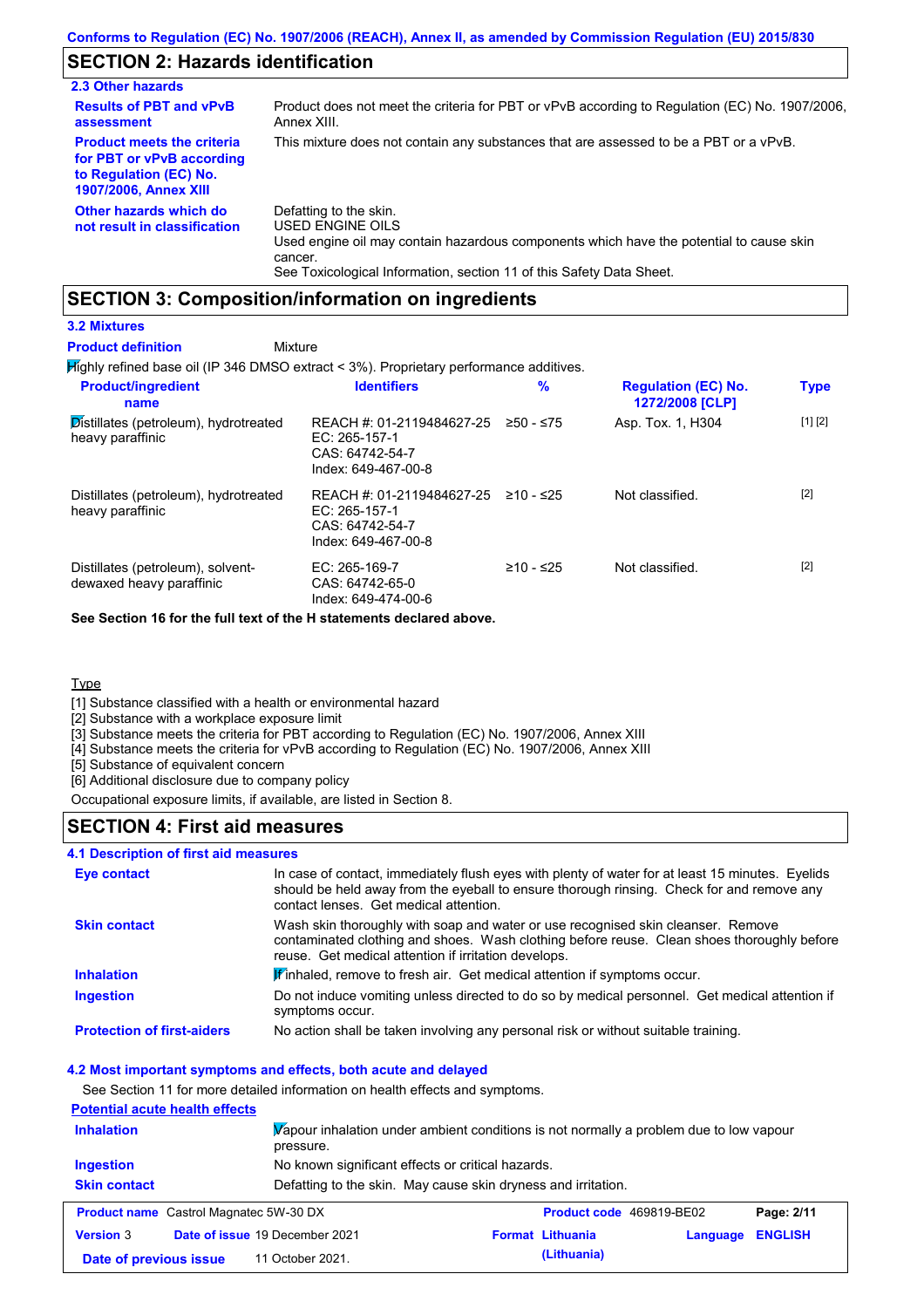### **Conforms to Regulation (EC) No. 1907/2006 (REACH), Annex II, as amended by Commission Regulation (EU) 2015/830**

# **SECTION 4: First aid measures**

| <b>Eye contact</b>  | No known significant effects or critical hazards.                                                                 |
|---------------------|-------------------------------------------------------------------------------------------------------------------|
|                     | Delayed and immediate effects as well as chronic effects from short and long-term exposure                        |
| <b>Inhalation</b>   | Overexposure to the inhalation of airborne droplets or aerosols may cause irritation of the<br>respiratory tract. |
| <b>Ingestion</b>    | Ingestion of large quantities may cause nausea and diarrhoea.                                                     |
| <b>Skin contact</b> | Prolonged or repeated contact can defat the skin and lead to irritation and/or dermatitis.                        |
| Eye contact         | Potential risk of transient stinging or redness if accidental eye contact occurs.                                 |

### **4.3 Indication of any immediate medical attention and special treatment needed**

Notes to physician **Treatment should in general be symptomatic and directed to relieving any effects.** 

## **SECTION 5: Firefighting measures**

| 5.1 Extinguishing media                                   |                                                                                                                                                                                                                                                                                                                                                                   |
|-----------------------------------------------------------|-------------------------------------------------------------------------------------------------------------------------------------------------------------------------------------------------------------------------------------------------------------------------------------------------------------------------------------------------------------------|
| <b>Suitable extinguishing</b><br>media                    | In case of fire, use foam, dry chemical or carbon dioxide extinguisher or spray.                                                                                                                                                                                                                                                                                  |
| <b>Unsuitable extinguishing</b><br>media                  | Do not use water jet. The use of a water jet may cause the fire to spread by splashing the<br>burning product.                                                                                                                                                                                                                                                    |
| 5.2 Special hazards arising from the substance or mixture |                                                                                                                                                                                                                                                                                                                                                                   |
| <b>Hazards from the</b><br>substance or mixture           | In a fire or if heated, a pressure increase will occur and the container may burst.                                                                                                                                                                                                                                                                               |
| <b>Hazardous combustion</b>                               | Combustion products may include the following:                                                                                                                                                                                                                                                                                                                    |
| products                                                  | carbon oxides $(CO, CO2)$ (carbon monoxide, carbon dioxide)                                                                                                                                                                                                                                                                                                       |
| <b>5.3 Advice for firefighters</b>                        |                                                                                                                                                                                                                                                                                                                                                                   |
| <b>Special precautions for</b><br>fire-fighters           | No action shall be taken involving any personal risk or without suitable training. Promptly<br>isolate the scene by removing all persons from the vicinity of the incident if there is a fire.                                                                                                                                                                    |
| <b>Special protective</b><br>equipment for fire-fighters  | Fire-fighters should wear appropriate protective equipment and self-contained breathing<br>apparatus (SCBA) with a full face-piece operated in positive pressure mode. Clothing for fire-<br>fighters (including helmets, protective boots and gloves) conforming to European standard EN<br>469 will provide a basic level of protection for chemical incidents. |

## **SECTION 6: Accidental release measures**

| 6.1 Personal precautions, protective equipment and emergency procedures                                                                                                                                                                                                                                                                                                                        |
|------------------------------------------------------------------------------------------------------------------------------------------------------------------------------------------------------------------------------------------------------------------------------------------------------------------------------------------------------------------------------------------------|
| No action shall be taken involving any personal risk or without suitable training. Evacuate<br>surrounding areas. Keep unnecessary and unprotected personnel from entering. Do not touch<br>or walk through spilt material. Floors may be slippery; use care to avoid falling. Put on<br>appropriate personal protective equipment.                                                            |
| If specialised clothing is required to deal with the spillage, take note of any information in<br>Section 8 on suitable and unsuitable materials. See also the information in "For non-<br>emergency personnel".                                                                                                                                                                               |
| Avoid dispersal of spilt material and runoff and contact with soil, waterways, drains and sewers.<br>Inform the relevant authorities if the product has caused environmental pollution (sewers,<br>waterways, soil or air).                                                                                                                                                                    |
| 6.3 Methods and material for containment and cleaning up                                                                                                                                                                                                                                                                                                                                       |
| Stop leak if without risk. Move containers from spill area. Absorb with an inert material and<br>place in an appropriate waste disposal container. Dispose of via a licensed waste disposal<br>contractor.                                                                                                                                                                                     |
| Stop leak if without risk. Move containers from spill area. Prevent entry into sewers, water<br>courses, basements or confined areas. Contain and collect spillage with non-combustible,<br>absorbent material e.g. sand, earth, vermiculite or diatomaceous earth and place in container<br>for disposal according to local regulations. Dispose of via a licensed waste disposal contractor. |
| See Section 1 for emergency contact information.<br>See Section 5 for firefighting measures.<br>See Section 8 for information on appropriate personal protective equipment.<br>See Section 12 for environmental precautions.<br>See Section 13 for additional waste treatment information.                                                                                                     |
|                                                                                                                                                                                                                                                                                                                                                                                                |

| <b>Product name</b> Castrol Magnatec 5W-30 DX |  | <b>Product code</b> 469819-BE02       |  | Page: 3/11              |                         |  |
|-----------------------------------------------|--|---------------------------------------|--|-------------------------|-------------------------|--|
| <b>Version 3</b>                              |  | <b>Date of issue 19 December 2021</b> |  | <b>Format Lithuania</b> | <b>Language ENGLISH</b> |  |
| Date of previous issue                        |  | 11 October 2021.                      |  | (Lithuania)             |                         |  |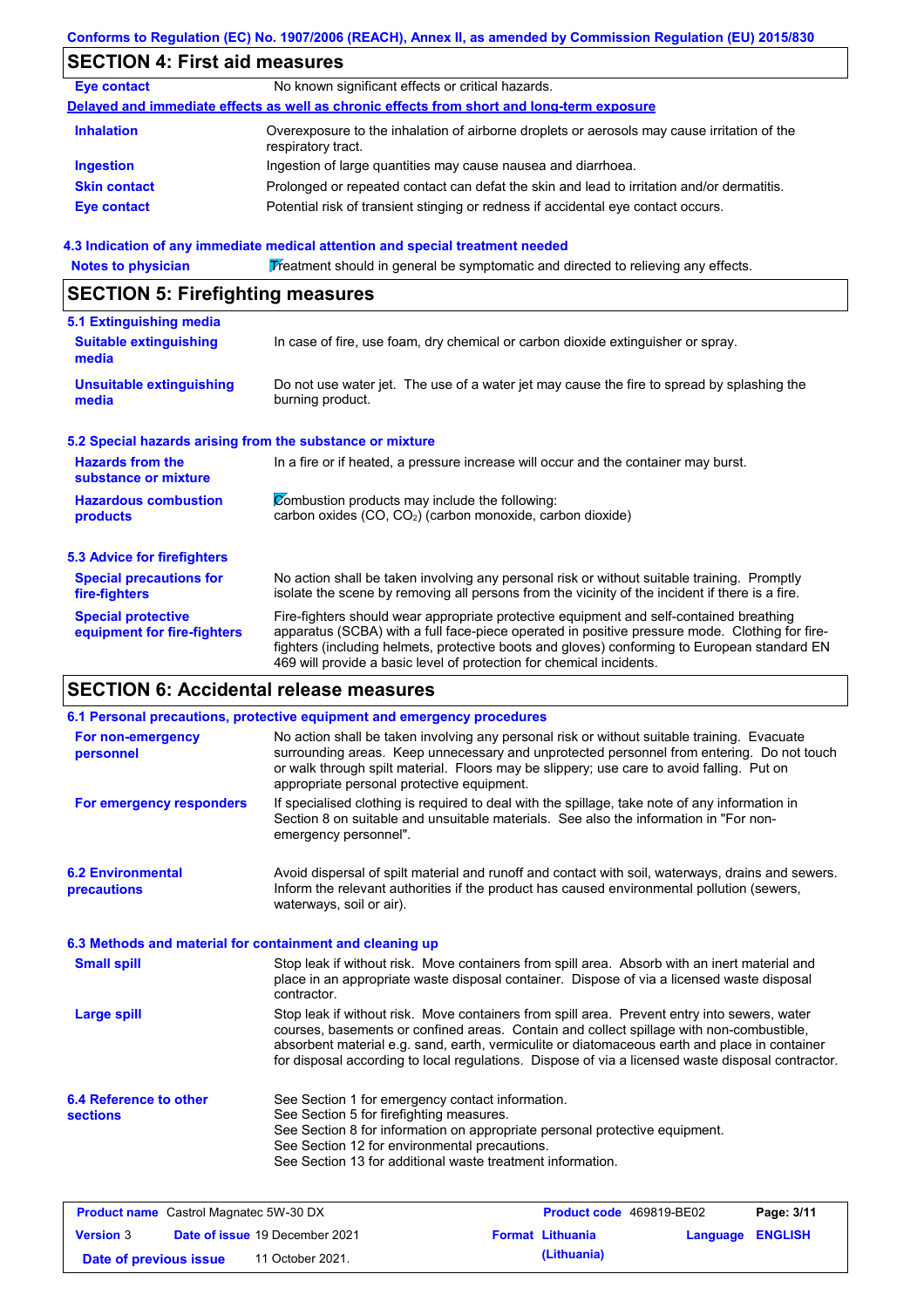## **SECTION 7: Handling and storage**

| 7.1 Precautions for safe handling                                             |                                  |                                                                                                                                                                                                                                                                                                                                                                                                                                                                                          |
|-------------------------------------------------------------------------------|----------------------------------|------------------------------------------------------------------------------------------------------------------------------------------------------------------------------------------------------------------------------------------------------------------------------------------------------------------------------------------------------------------------------------------------------------------------------------------------------------------------------------------|
| <b>Protective measures</b>                                                    |                                  | Put on appropriate personal protective equipment.                                                                                                                                                                                                                                                                                                                                                                                                                                        |
| <b>Advice on general</b><br>occupational hygiene                              | information on hygiene measures. | Eating, drinking and smoking should be prohibited in areas where this material is handled,<br>stored and processed. Wash thoroughly after handling. Remove contaminated clothing and<br>protective equipment before entering eating areas. See also Section 8 for additional                                                                                                                                                                                                             |
| <b>7.2 Conditions for safe</b><br>storage, including any<br>incompatibilities |                                  | Store in accordance with local regulations. Store in a dry, cool and well-ventilated area, away<br>from incompatible materials (see Section 10). Keep away from heat and direct sunlight. Keep<br>container tightly closed and sealed until ready for use. Containers that have been opened must<br>be carefully resealed and kept upright to prevent leakage. Store and use only in equipment/<br>containers designed for use with this product. Do not store in unlabelled containers. |
| <b>Not suitable</b>                                                           |                                  | Prolonged exposure to elevated temperature                                                                                                                                                                                                                                                                                                                                                                                                                                               |
| 7.3 Specific end use(s)                                                       |                                  |                                                                                                                                                                                                                                                                                                                                                                                                                                                                                          |
| <b>Recommendations</b>                                                        |                                  | See section 1.2 and Exposure scenarios in annex, if applicable.                                                                                                                                                                                                                                                                                                                                                                                                                          |
| <b>SECTION 8: Exposure controls/personal protection</b>                       |                                  |                                                                                                                                                                                                                                                                                                                                                                                                                                                                                          |
| <b>8.1 Control parameters</b>                                                 |                                  |                                                                                                                                                                                                                                                                                                                                                                                                                                                                                          |
| <b>Occupational exposure limits</b>                                           |                                  | No exposure limit value known.                                                                                                                                                                                                                                                                                                                                                                                                                                                           |
| <b>Product/ingredient name</b>                                                |                                  | <b>Exposure limit values</b>                                                                                                                                                                                                                                                                                                                                                                                                                                                             |
| Distillates (petroleum), hydrotreated heavy paraffinic                        |                                  | Lithuanian Hygiene Standard HN 23 (Lithuania).<br>TWA: 1 mg/m <sup>3</sup> 8 hours, Issued/Revised: 12/2001 Form: Mist<br>STEL: 3 mg/m <sup>3</sup> 15 minutes. Issued/Revised: 12/2001 Form: Mist                                                                                                                                                                                                                                                                                       |
| Distillates (petroleum), hydrotreated heavy paraffinic                        |                                  | Lithuanian Hygiene Standard HN 23 (Lithuania).<br>TWA: 1 mg/m <sup>3</sup> 8 hours. Issued/Revised: 12/2001 Form: Mist<br>STEL: 3 mg/m <sup>3</sup> 15 minutes. Issued/Revised: 12/2001 Form: Mist                                                                                                                                                                                                                                                                                       |
| Distillates (petroleum), solvent-dewaxed heavy<br>paraffinic                  |                                  | Lithuanian Hygiene Standard HN 23 (Lithuania).                                                                                                                                                                                                                                                                                                                                                                                                                                           |

 TWA: 1 mg/m³ 8 hours. Issued/Revised: 12/2001 Form: Mist STEL: 3 mg/m<sup>3</sup> 15 minutes. Issued/Revised: 12/2001 Form: Mist

Whilst specific OELs for certain components may be shown in this section, other components may be present in any mist, vapour or dust produced. Therefore, the specific OELs may not be applicable to the product as a whole and are provided for guidance only.

**Recommended monitoring procedures** If this product contains ingredients with exposure limits, personal, workplace atmosphere or biological monitoring may be required to determine the effectiveness of the ventilation or other control measures and/or the necessity to use respiratory protective equipment. Reference should be made to monitoring standards, such as the following: European Standard EN 689 (Workplace atmospheres - Guidance for the assessment of exposure by inhalation to chemical agents for comparison with limit values and measurement strategy) European Standard EN 14042 (Workplace atmospheres - Guide for the application and use of procedures for the assessment of exposure to chemical and biological agents) European Standard EN 482 (Workplace atmospheres - General requirements for the performance of procedures for the measurement of chemical agents) Reference to national guidance documents for methods for the determination of hazardous substances will also be required.

### **Derived No Effect Level**

No DNELs/DMELs available.

### **Predicted No Effect Concentration**

No PNECs available

### **8.2 Exposure controls**

**Appropriate engineering controls** Provide exhaust ventilation or other engineering controls to keep the relevant airborne concentrations below their respective occupational exposure limits. All activities involving chemicals should be assessed for their risks to health, to ensure exposures are adequately controlled. Personal protective equipment should only be considered after other forms of control measures (e.g. engineering controls) have been suitably evaluated. Personal protective equipment should conform to appropriate standards, be suitable for use, be kept in good condition and properly maintained. Your supplier of personal protective equipment should be consulted for advice on selection and appropriate standards. For further information contact your national organisation for standards. The final choice of protective equipment will depend upon a risk assessment. It is important to ensure that all items of personal protective equipment are compatible. **Product name** Castrol Magnatec 5W-30 DX **Product code** 469819-BE02 **Page: 4/11**

| <b>Product name</b> Castrol Magnatec 5W-30 DX |                                       | <b>Product code</b> 469819-BE02 |                  | Page: 4/11 |
|-----------------------------------------------|---------------------------------------|---------------------------------|------------------|------------|
| <b>Version 3</b>                              | <b>Date of issue 19 December 2021</b> | <b>Format Lithuania</b>         | Language ENGLISH |            |
| Date of previous issue                        | 11 October 2021.                      | (Lithuania)                     |                  |            |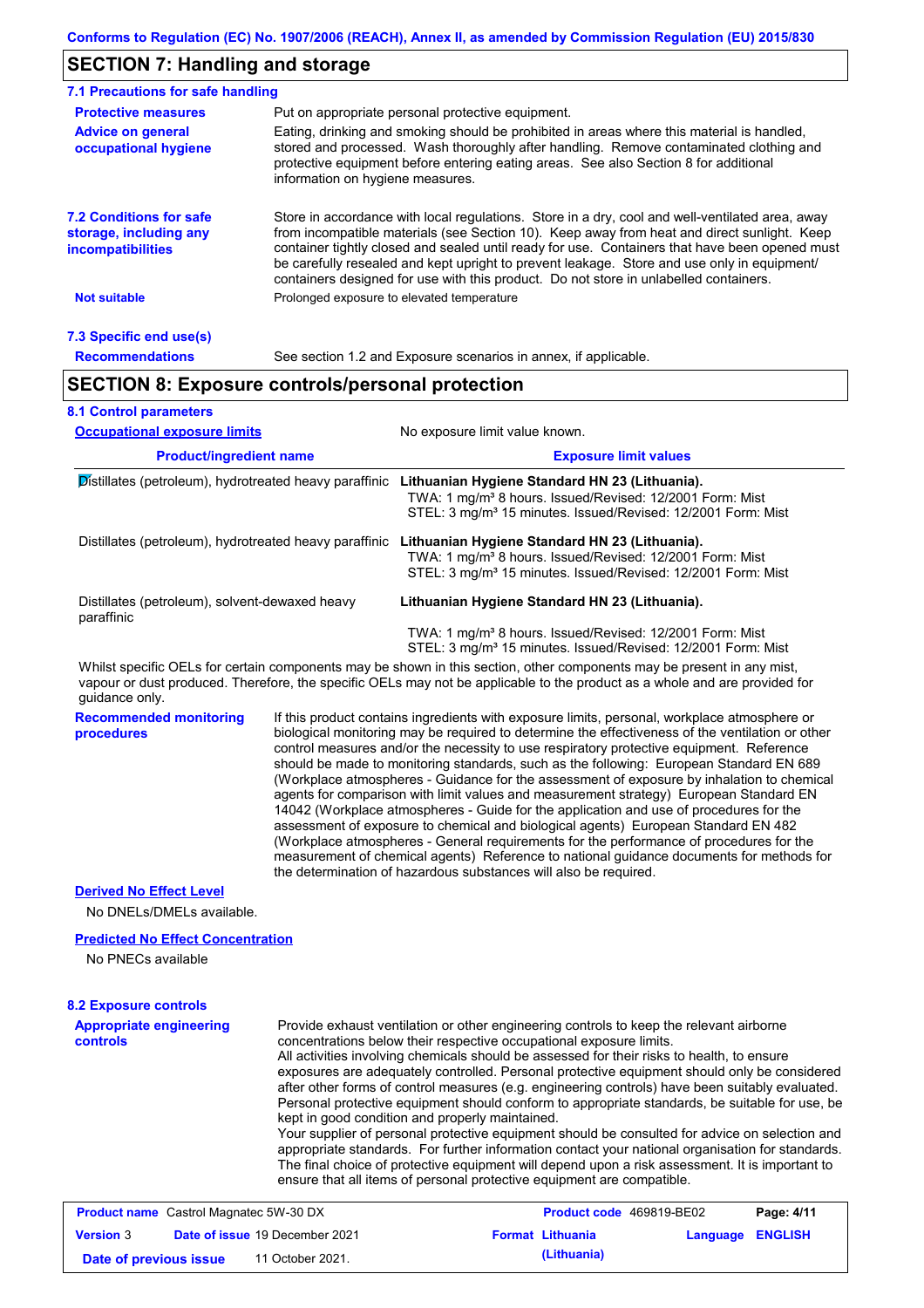# **SECTION 8: Exposure controls/personal protection**

| <b>Individual protection measures</b> |                                                                                                                                                                                                                                                                                                                                                                                                                                                                                                                                                                                                                                                   |
|---------------------------------------|---------------------------------------------------------------------------------------------------------------------------------------------------------------------------------------------------------------------------------------------------------------------------------------------------------------------------------------------------------------------------------------------------------------------------------------------------------------------------------------------------------------------------------------------------------------------------------------------------------------------------------------------------|
| <b>Hygiene measures</b>               | Wash hands, forearms and face thoroughly after handling chemical products, before eating,<br>smoking and using the lavatory and at the end of the working period. Ensure that eyewash<br>stations and safety showers are close to the workstation location.                                                                                                                                                                                                                                                                                                                                                                                       |
| <b>Respiratory protection</b>         | In case of insufficient ventilation, wear suitable respiratory equipment.<br>The correct choice of respiratory protection depends upon the chemicals being handled, the<br>conditions of work and use, and the condition of the respiratory equipment. Safety procedures<br>should be developed for each intended application. Respiratory protection equipment should<br>therefore be chosen in consultation with the supplier/manufacturer and with a full assessment<br>of the working conditions.                                                                                                                                             |
| <b>Eye/face protection</b>            | Safety glasses with side shields.                                                                                                                                                                                                                                                                                                                                                                                                                                                                                                                                                                                                                 |
| <b>Skin protection</b>                |                                                                                                                                                                                                                                                                                                                                                                                                                                                                                                                                                                                                                                                   |
| <b>Hand protection</b>                | <b>General Information:</b>                                                                                                                                                                                                                                                                                                                                                                                                                                                                                                                                                                                                                       |
|                                       | Because specific work environments and material handling practices vary, safety procedures<br>should be developed for each intended application. The correct choice of protective gloves<br>depends upon the chemicals being handled, and the conditions of work and use. Most gloves<br>provide protection for only a limited time before they must be discarded and replaced (even the<br>best chemically resistant gloves will break down after repeated chemical exposures).                                                                                                                                                                  |
|                                       | Gloves should be chosen in consultation with the supplier / manufacturer and taking account of<br>a full assessment of the working conditions.                                                                                                                                                                                                                                                                                                                                                                                                                                                                                                    |
|                                       | Recommended: Nitrile gloves.<br><b>Breakthrough time:</b>                                                                                                                                                                                                                                                                                                                                                                                                                                                                                                                                                                                         |
|                                       | Breakthrough time data are generated by glove manufacturers under laboratory test conditions<br>and represent how long a glove can be expected to provide effective permeation resistance. It<br>is important when following breakthrough time recommendations that actual workplace<br>conditions are taken into account. Always consult with your glove supplier for up-to-date<br>technical information on breakthrough times for the recommended glove type.<br>Our recommendations on the selection of gloves are as follows:                                                                                                                |
|                                       | Continuous contact:                                                                                                                                                                                                                                                                                                                                                                                                                                                                                                                                                                                                                               |
|                                       | Gloves with a minimum breakthrough time of 240 minutes, or >480 minutes if suitable gloves<br>can be obtained.<br>If suitable gloves are not available to offer that level of protection, gloves with shorter<br>breakthrough times may be acceptable as long as appropriate glove maintenance and<br>replacement regimes are determined and adhered to.                                                                                                                                                                                                                                                                                          |
|                                       | Short-term / splash protection:                                                                                                                                                                                                                                                                                                                                                                                                                                                                                                                                                                                                                   |
|                                       | Recommended breakthrough times as above.<br>It is recognised that for short-term, transient exposures, gloves with shorter breakthrough times<br>may commonly be used. Therefore, appropriate maintenance and replacement regimes must<br>be determined and rigorously followed.                                                                                                                                                                                                                                                                                                                                                                  |
|                                       | <b>Glove Thickness:</b>                                                                                                                                                                                                                                                                                                                                                                                                                                                                                                                                                                                                                           |
|                                       | For general applications, we recommend gloves with a thickness typically greater than 0.35 mm.                                                                                                                                                                                                                                                                                                                                                                                                                                                                                                                                                    |
|                                       | It should be emphasised that glove thickness is not necessarily a good predictor of glove<br>resistance to a specific chemical, as the permeation efficiency of the glove will be dependent<br>on the exact composition of the glove material. Therefore, glove selection should also be based<br>on consideration of the task requirements and knowledge of breakthrough times.<br>Glove thickness may also vary depending on the glove manufacturer, the glove type and the<br>glove model. Therefore, the manufacturers' technical data should always be taken into account<br>to ensure selection of the most appropriate glove for the task. |
|                                       | Note: Depending on the activity being conducted, gloves of varying thickness may be required<br>for specific tasks. For example:                                                                                                                                                                                                                                                                                                                                                                                                                                                                                                                  |
|                                       | • Thinner gloves (down to 0.1 mm or less) may be required where a high degree of manual<br>dexterity is needed. However, these gloves are only likely to give short duration protection and<br>would normally be just for single use applications, then disposed of.                                                                                                                                                                                                                                                                                                                                                                              |
|                                       | • Thicker gloves (up to 3 mm or more) may be required where there is a mechanical (as well<br>as a chemical) risk i.e. where there is abrasion or puncture potential.                                                                                                                                                                                                                                                                                                                                                                                                                                                                             |
|                                       |                                                                                                                                                                                                                                                                                                                                                                                                                                                                                                                                                                                                                                                   |

| <b>Product name</b> Castrol Magnatec 5W-30 DX |  | <b>Product code</b> 469819-BE02       |  | Page: 5/11              |                  |  |
|-----------------------------------------------|--|---------------------------------------|--|-------------------------|------------------|--|
| <b>Version 3</b>                              |  | <b>Date of issue 19 December 2021</b> |  | <b>Format Lithuania</b> | Language ENGLISH |  |
| Date of previous issue                        |  | 11 October 2021.                      |  | (Lithuania)             |                  |  |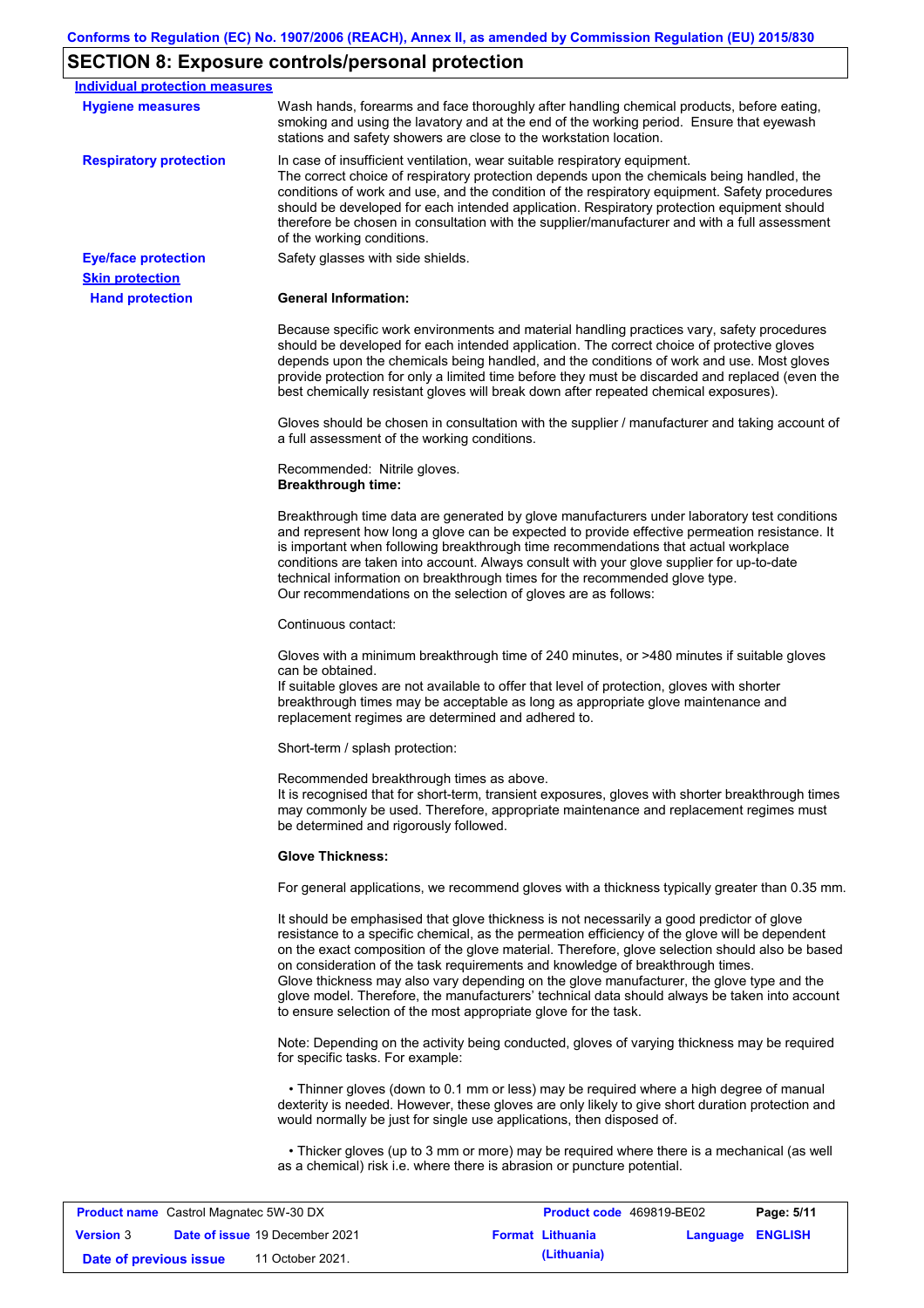# **SECTION 8: Exposure controls/personal protection**

| <b>Skin and body</b>                             | Use of protective clothing is good industrial practice.<br>Personal protective equipment for the body should be selected based on the task being<br>performed and the risks involved and should be approved by a specialist before handling this<br>product.<br>Cotton or polyester/cotton overalls will only provide protection against light superficial<br>contamination that will not soak through to the skin. Overalls should be laundered on a regular<br>basis. When the risk of skin exposure is high (e.g. when cleaning up spillages or if there is a<br>risk of splashing) then chemical resistant aprons and/or impervious chemical suits and boots<br>will be required. |
|--------------------------------------------------|---------------------------------------------------------------------------------------------------------------------------------------------------------------------------------------------------------------------------------------------------------------------------------------------------------------------------------------------------------------------------------------------------------------------------------------------------------------------------------------------------------------------------------------------------------------------------------------------------------------------------------------------------------------------------------------|
| <b>Refer to standards:</b>                       | Respiratory protection: EN 529<br>Gloves: EN 420, EN 374<br>Eye protection: EN 166<br>Filtering half-mask: EN 149<br>Filtering half-mask with valve: EN 405<br>Half-mask: EN 140 plus filter<br>Full-face mask: EN 136 plus filter<br>Particulate filters: EN 143<br>Gas/combined filters: EN 14387                                                                                                                                                                                                                                                                                                                                                                                   |
| <b>Environmental exposure</b><br><b>controls</b> | Emissions from ventilation or work process equipment should be checked to ensure they<br>comply with the requirements of environmental protection legislation. In some cases, fume<br>scrubbers, filters or engineering modifications to the process equipment will be necessary to<br>reduce emissions to acceptable levels.                                                                                                                                                                                                                                                                                                                                                         |

## **SECTION 9: Physical and chemical properties**

The conditions of measurement of all properties are at standard temperature and pressure unless otherwise indicated.

### **9.1 Information on basic physical and chemical properties**

| <b>Appearance</b>                                      |                                                              |           |         |                         |          |     |                         |
|--------------------------------------------------------|--------------------------------------------------------------|-----------|---------|-------------------------|----------|-----|-------------------------|
| <b>Physical state</b>                                  | Liquid.                                                      |           |         |                         |          |     |                         |
| <b>Colour</b>                                          | Amber. [Light]                                               |           |         |                         |          |     |                         |
| <b>Odour</b>                                           | Not available.                                               |           |         |                         |          |     |                         |
| <b>Odour threshold</b>                                 | Not available.                                               |           |         |                         |          |     |                         |
| pH                                                     | Mot applicable.                                              |           |         |                         |          |     |                         |
| <b>Melting point/freezing point</b>                    | Not available.                                               |           |         |                         |          |     |                         |
| Initial boiling point and boiling<br>range             | Not available.                                               |           |         |                         |          |     |                         |
| <b>Pour point</b>                                      | $\overline{A}$ 5 °C                                          |           |         |                         |          |     |                         |
| <b>Flash point</b>                                     | Closed cup: 203°C (397.4°F) [Pensky-Martens]                 |           |         |                         |          |     |                         |
| <b>Evaporation rate</b>                                | Not available.                                               |           |         |                         |          |     |                         |
| <b>Flammability (solid, gas)</b>                       | Not available.                                               |           |         |                         |          |     |                         |
| <b>Upper/lower flammability or</b><br>explosive limits | Not available.                                               |           |         |                         |          |     |                         |
| <b>Vapour pressure</b>                                 | Not available.                                               |           |         |                         |          |     |                         |
|                                                        |                                                              |           |         | Vapour Pressure at 20°C |          |     | Vapour pressure at 50°C |
|                                                        | <b>Ingredient name</b>                                       | mm Hg kPa |         | <b>Method</b>           | mm<br>Hg | kPa | <b>Method</b>           |
|                                                        | Distillates (petroleum),<br>hydrotreated heavy<br>paraffinic | < 0.08    | < 0.011 | <b>ASTM D 5191</b>      |          |     |                         |

**Relative density Vapour density** Not available. Not available. **Not applicable. Partition coefficient: n-octanol/ water Density** <1000 kg/m<sup>3</sup> (<1 g/cm<sup>3</sup>) at 15°C **Solubility(ies)** insoluble in water.

Distillates (petroleum), <0.08 hydrotreated heavy paraffinic

Distillates (petroleum), <0.08

solvent-dewaxed heavy paraffinic

| <b>Product name</b> Castrol Magnatec 5W-30 DX |  | <b>Product code</b> 469819-BE02       |  | Page: 6/11              |                  |  |
|-----------------------------------------------|--|---------------------------------------|--|-------------------------|------------------|--|
| <b>Version 3</b>                              |  | <b>Date of issue 19 December 2021</b> |  | <b>Format Lithuania</b> | Language ENGLISH |  |
| Date of previous issue                        |  | 11 October 2021.                      |  | (Lithuania)             |                  |  |

<0.08 <0.011 ASTM D 5191

<0.08 <0.011 ASTM D 5191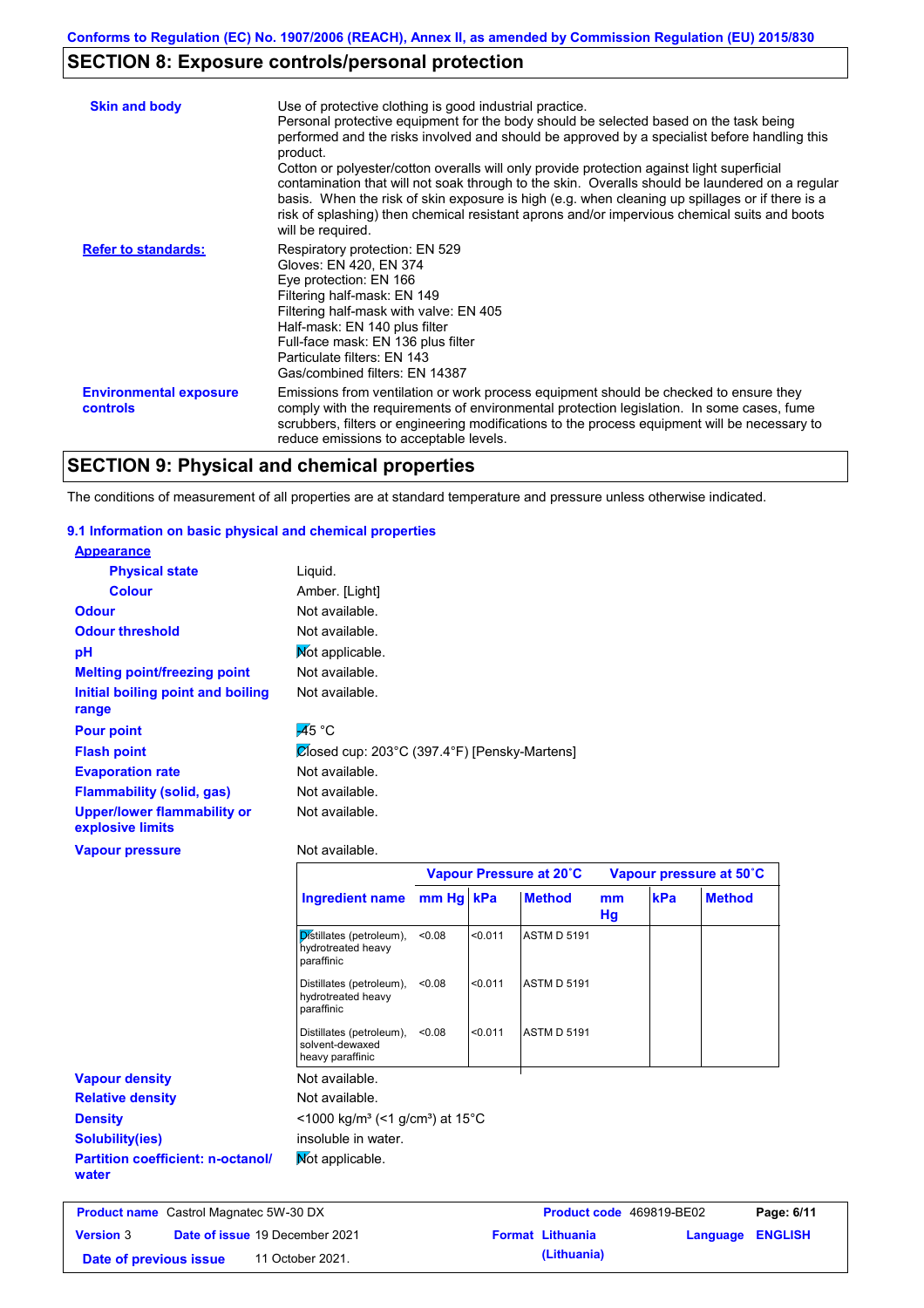# **SECTION 9: Physical and chemical properties**

| <b>Auto-ignition temperature</b> | Not available.                                                                                                                  |
|----------------------------------|---------------------------------------------------------------------------------------------------------------------------------|
| <b>Decomposition temperature</b> | Not available.                                                                                                                  |
| <b>Viscosity</b>                 | Kinematic: 63.9 mm <sup>2</sup> /s (63.9 cSt) at 40°C<br>Kinematic: 11.2 to 11.7 mm <sup>2</sup> /s (11.2 to 11.7 cSt) at 100°C |
| <b>Explosive properties</b>      | Not available.                                                                                                                  |
| <b>Oxidising properties</b>      | Not available.                                                                                                                  |
| <b>Particle characteristics</b>  |                                                                                                                                 |
| <b>Median particle size</b>      | <b>Not applicable.</b>                                                                                                          |

# **9.2 Other information**

No additional information.

| <b>SECTION 10: Stability and reactivity</b>       |                                                                                                                                                                         |  |
|---------------------------------------------------|-------------------------------------------------------------------------------------------------------------------------------------------------------------------------|--|
| <b>10.1 Reactivity</b>                            | No specific test data available for this product. Refer to Conditions to avoid and Incompatible<br>materials for additional information.                                |  |
| <b>10.2 Chemical stability</b>                    | The product is stable.                                                                                                                                                  |  |
| <b>10.3 Possibility of</b><br>hazardous reactions | Under normal conditions of storage and use, hazardous reactions will not occur.<br>Under normal conditions of storage and use, hazardous polymerisation will not occur. |  |
| <b>10.4 Conditions to avoid</b>                   | Avoid all possible sources of ignition (spark or flame).                                                                                                                |  |
| <b>10.5 Incompatible materials</b>                | Reactive or incompatible with the following materials: oxidising materials.                                                                                             |  |
| <b>10.6 Hazardous</b><br>decomposition products   | Under normal conditions of storage and use, hazardous decomposition products should not be<br>produced.                                                                 |  |

# **SECTION 11: Toxicological information**

| 11.1 Information on toxicological effects          |                                                                                                                   |
|----------------------------------------------------|-------------------------------------------------------------------------------------------------------------------|
| <b>Acute toxicity estimates</b>                    |                                                                                                                   |
| Not available.                                     |                                                                                                                   |
| <b>Information on likely</b><br>routes of exposure | Routes of entry anticipated: Dermal, Inhalation.                                                                  |
| <b>Potential acute health effects</b>              |                                                                                                                   |
| <b>Inhalation</b>                                  | Vapour inhalation under ambient conditions is not normally a problem due to low vapour<br>pressure.               |
| Ingestion                                          | No known significant effects or critical hazards.                                                                 |
| <b>Skin contact</b>                                | Defatting to the skin. May cause skin dryness and irritation.                                                     |
| Eye contact                                        | No known significant effects or critical hazards.                                                                 |
|                                                    | Symptoms related to the physical, chemical and toxicological characteristics                                      |
| <b>Inhalation</b>                                  | No specific data.                                                                                                 |
| <b>Ingestion</b>                                   | No specific data.                                                                                                 |
| <b>Skin contact</b>                                | Adverse symptoms may include the following:<br>irritation<br>dryness<br>cracking                                  |
| <b>Eye contact</b>                                 | No specific data.                                                                                                 |
|                                                    | Delayed and immediate effects as well as chronic effects from short and long-term exposure                        |
| <b>Inhalation</b>                                  | Overexposure to the inhalation of airborne droplets or aerosols may cause irritation of the<br>respiratory tract. |
| <b>Ingestion</b>                                   | Ingestion of large quantities may cause nausea and diarrhoea.                                                     |
| <b>Skin contact</b>                                | Prolonged or repeated contact can defat the skin and lead to irritation and/or dermatitis.                        |
| <b>Eye contact</b>                                 | Potential risk of transient stinging or redness if accidental eye contact occurs.                                 |
| <b>Potential chronic health effects</b>            |                                                                                                                   |
|                                                    |                                                                                                                   |

| <b>Product name</b> Castrol Magnatec 5W-30 DX |  |                                       | <b>Product code</b> 469819-BE02 |                         | Page: 7/11       |  |
|-----------------------------------------------|--|---------------------------------------|---------------------------------|-------------------------|------------------|--|
| <b>Version 3</b>                              |  | <b>Date of issue 19 December 2021</b> |                                 | <b>Format Lithuania</b> | Language ENGLISH |  |
| Date of previous issue                        |  | 11 October 2021.                      |                                 | (Lithuania)             |                  |  |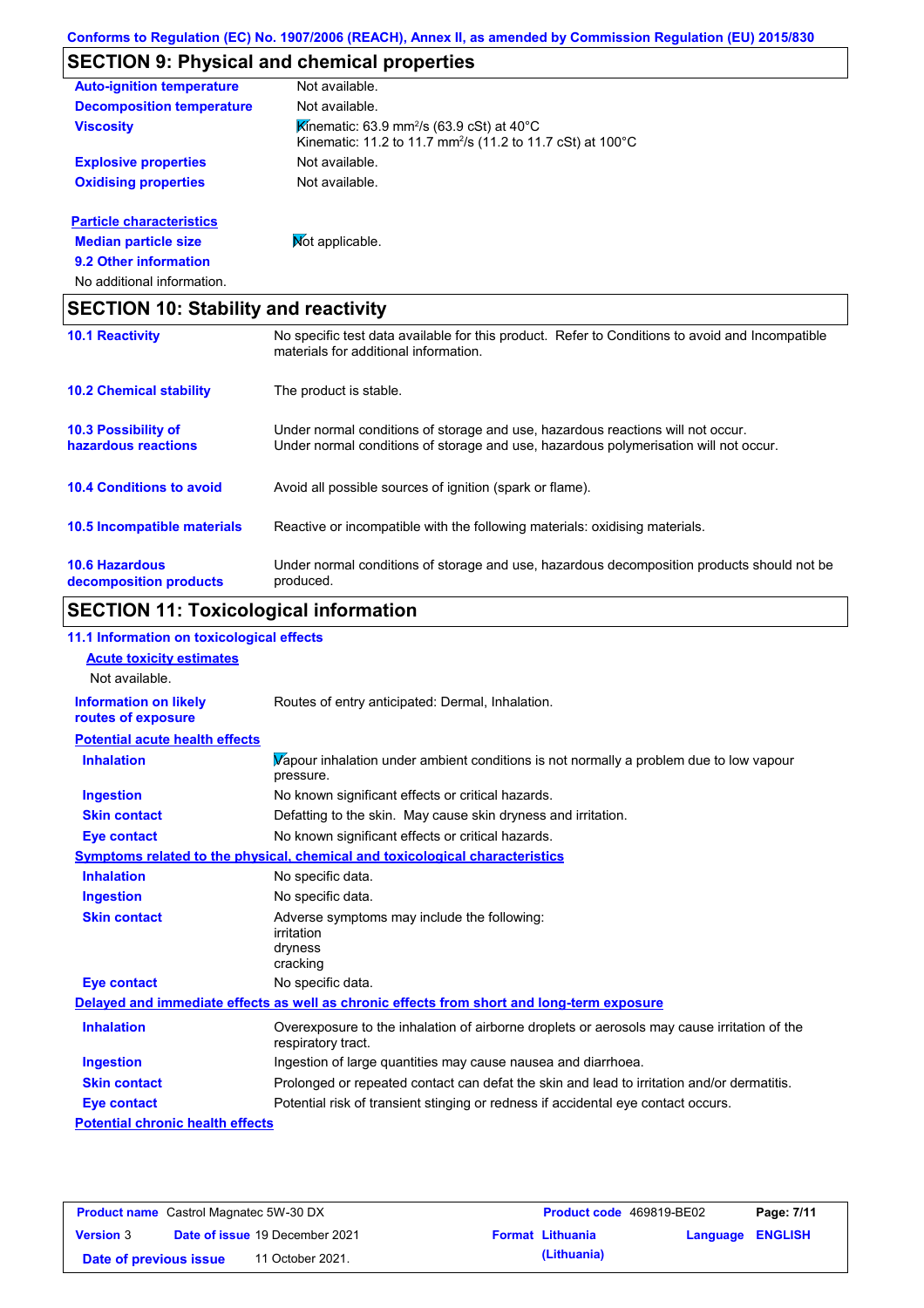## **SECTION 11: Toxicological information**

| <b>General</b>               | USED ENGINE OILS                                                                                                                                                                                                                                                                                                                                                                     |
|------------------------------|--------------------------------------------------------------------------------------------------------------------------------------------------------------------------------------------------------------------------------------------------------------------------------------------------------------------------------------------------------------------------------------|
|                              | Combustion products resulting from the operation of internal combustion engines contaminate<br>engine oils during use. Used engine oil may contain hazardous components which have the<br>potential to cause skin cancer. Frequent or prolonged contact with all types and makes of used<br>engine oil must therefore be avoided and a high standard of personal hygiene maintained. |
| <b>Carcinogenicity</b>       | No known significant effects or critical hazards.                                                                                                                                                                                                                                                                                                                                    |
| <b>Mutagenicity</b>          | No known significant effects or critical hazards.                                                                                                                                                                                                                                                                                                                                    |
| <b>Developmental effects</b> | No known significant effects or critical hazards.                                                                                                                                                                                                                                                                                                                                    |
| <b>Fertility effects</b>     | No known significant effects or critical hazards.                                                                                                                                                                                                                                                                                                                                    |

# **SECTION 12: Ecological information**

### **12.1 Toxicity**

**Environmental hazards** Not classified as dangerous

### **12.2 Persistence and degradability**

**Expected to be biodegradable.** 

### **12.3 Bioaccumulative potential**

This product is not expected to bioaccumulate through food chains in the environment.

| <b>12.4 Mobility in soil</b>                                  |                                                                      |
|---------------------------------------------------------------|----------------------------------------------------------------------|
| <b>Soil/water partition</b><br>coefficient (K <sub>oc</sub> ) | Not available.                                                       |
| <b>Mobility</b>                                               | Spillages may penetrate the soil causing ground water contamination. |

### **12.5 Results of PBT and vPvB assessment**

Product does not meet the criteria for PBT or vPvB according to Regulation (EC) No. 1907/2006, Annex XIII.

### **12.6 Other adverse effects**

Spills may form a film on water surfaces causing physical damage to organisms. Oxygen transfer could also be impaired. **Other ecological information**

## **SECTION 13: Disposal considerations**

### **13.1 Waste treatment methods**

#### Where possible, arrange for product to be recycled. Dispose of via an authorised person/ licensed waste disposal contractor in accordance with local regulations. **Methods of disposal Product**

### **Hazardous waste** Yes.

| European waste cataloque (EWC) |                                                                 |  |
|--------------------------------|-----------------------------------------------------------------|--|
| Waste code                     | <b>Waste designation</b>                                        |  |
| l 13 02 05*                    | mineral-based non-chlorinated engine, gear and lubricating oils |  |

However, deviation from the intended use and/or the presence of any potential contaminants may require an alternative waste disposal code to be assigned by the end user.

| <b>Packaging</b>           |                                                                                                                                                                                                                                         |
|----------------------------|-----------------------------------------------------------------------------------------------------------------------------------------------------------------------------------------------------------------------------------------|
| <b>Methods of disposal</b> | Where possible, arrange for product to be recycled. Dispose of via an authorised person/<br>licensed waste disposal contractor in accordance with local regulations.                                                                    |
| <b>Special precautions</b> | This material and its container must be disposed of in a safe way. Empty containers or liners<br>may retain some product residues. Avoid dispersal of spilt material and runoff and contact with<br>soil, waterways, drains and sewers. |
| <b>References</b>          | Commission 2014/955/EU<br>Directive 2008/98/EC                                                                                                                                                                                          |

## **SECTION 14: Transport information**

| <b>Product name</b> Castrol Magnatec 5W-30 DX |  |                                       | <b>Product code</b> 469819-BE02 |                         | Page: 8/11              |  |
|-----------------------------------------------|--|---------------------------------------|---------------------------------|-------------------------|-------------------------|--|
| <b>Version 3</b>                              |  | <b>Date of issue 19 December 2021</b> |                                 | <b>Format Lithuania</b> | <b>Language ENGLISH</b> |  |
| Date of previous issue                        |  | 11 October 2021.                      |                                 | (Lithuania)             |                         |  |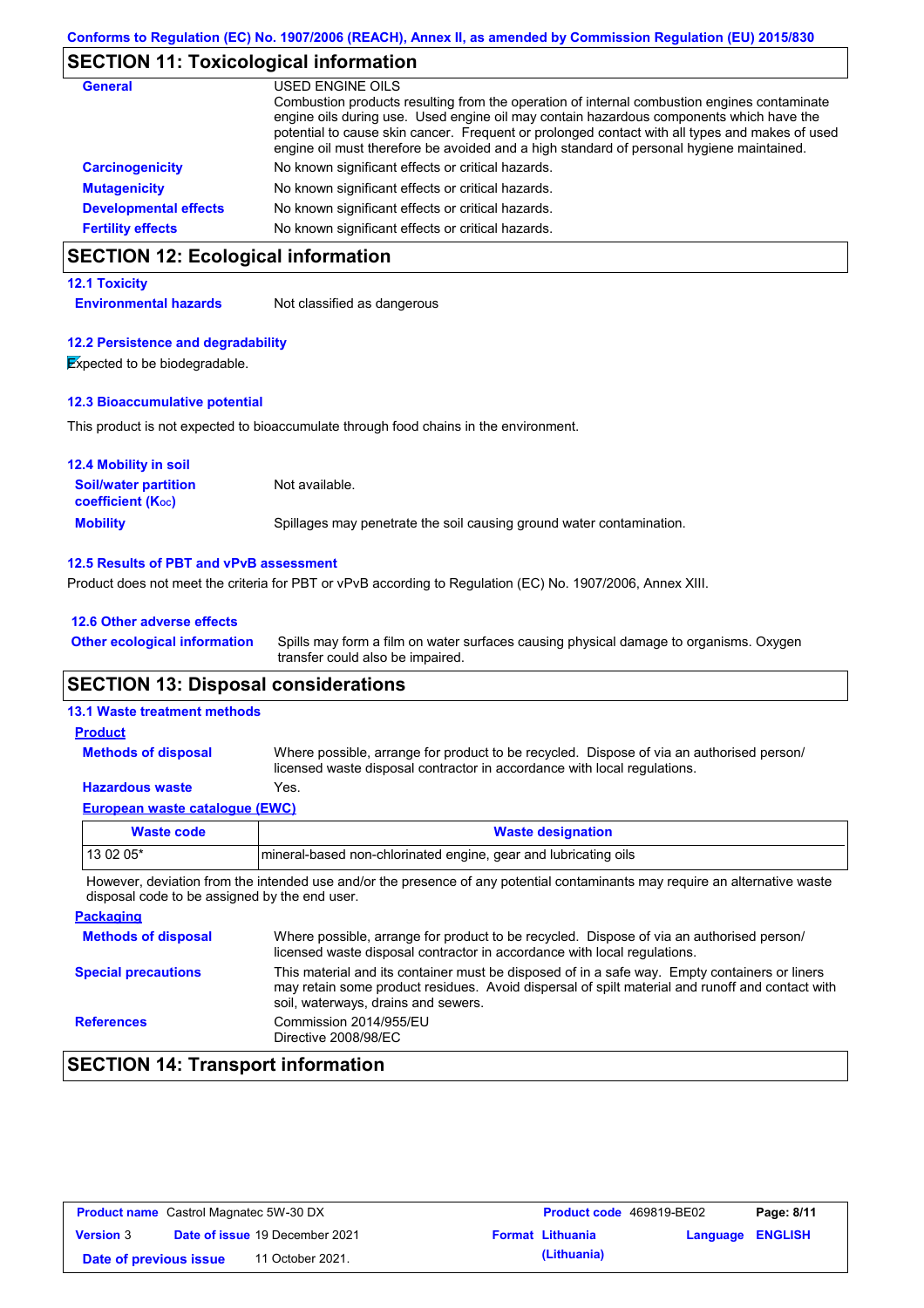## **SECTION 14: Transport information**

|                                           | <b>ADR/RID</b> | <b>ADN</b>     | <b>IMDG</b>    | <b>IATA</b>    |
|-------------------------------------------|----------------|----------------|----------------|----------------|
| 14.1 UN number                            | Not regulated. | Not regulated. | Not regulated. | Not regulated. |
| 14.2 UN proper<br>shipping name           |                |                | ٠              |                |
| <b>14.3 Transport</b><br>hazard class(es) |                |                | -              |                |
| 14.4 Packing<br>group                     |                |                |                |                |
| 14.5<br><b>Environmental</b><br>hazards   | No.            | No.            | No.            | No.            |
| <b>Additional</b><br>information          |                |                | -              |                |

**14.6 Special precautions for user** Not available.

**14.7 Transport in bulk according to IMO instruments**

Not available.

Not applicable.

## **SECTION 15: Regulatory information**

**15.1 Safety, health and environmental regulations/legislation specific for the substance or mixture EU Regulation (EC) No. 1907/2006 (REACH)**

**Annex XIV - List of substances subject to authorisation**

### **Annex XIV**

None of the components are listed.

**Substances of very high concern**

None of the components are listed.

**EU Regulation (EC) No. 1907/2006 (REACH)**

**Annex XVII - Restrictions on the manufacture, placing on the market and use of certain dangerous substances, mixtures and articles**

**United States inventory** 

**Australia inventory (AIIC) Canada inventory China inventory (IECSC) Japan inventory (CSCL) Korea inventory (KECI) Philippines inventory** 

**Other regulations**

**(TSCA 8b)**

**(PICCS)**

**(TCSI)**

**Taiwan Chemical Substances Inventory** 

**REACH Status** The company, as identified in Section 1, sells this product in the EU in compliance with the current requirements of REACH.

All components are active or exempted.

**All components are listed or exempted.** All components are listed or exempted. **All components are listed or exempted.** All components are listed or exempted. All components are listed or exempted. All components are listed or exempted.

**All components are listed or exempted.** 

**Ozone depleting substances (1005/2009/EU)** Not listed.

**Prior Informed Consent (PIC) (649/2012/EU)**

| <b>Product name</b> Castrol Magnatec 5W-30 DX |  |                                       | <b>Product code</b> 469819-BE02 |                         | Page: 9/11              |  |
|-----------------------------------------------|--|---------------------------------------|---------------------------------|-------------------------|-------------------------|--|
| <b>Version 3</b>                              |  | <b>Date of issue 19 December 2021</b> |                                 | <b>Format Lithuania</b> | <b>Language ENGLISH</b> |  |
| Date of previous issue                        |  | 11 October 2021.                      |                                 | (Lithuania)             |                         |  |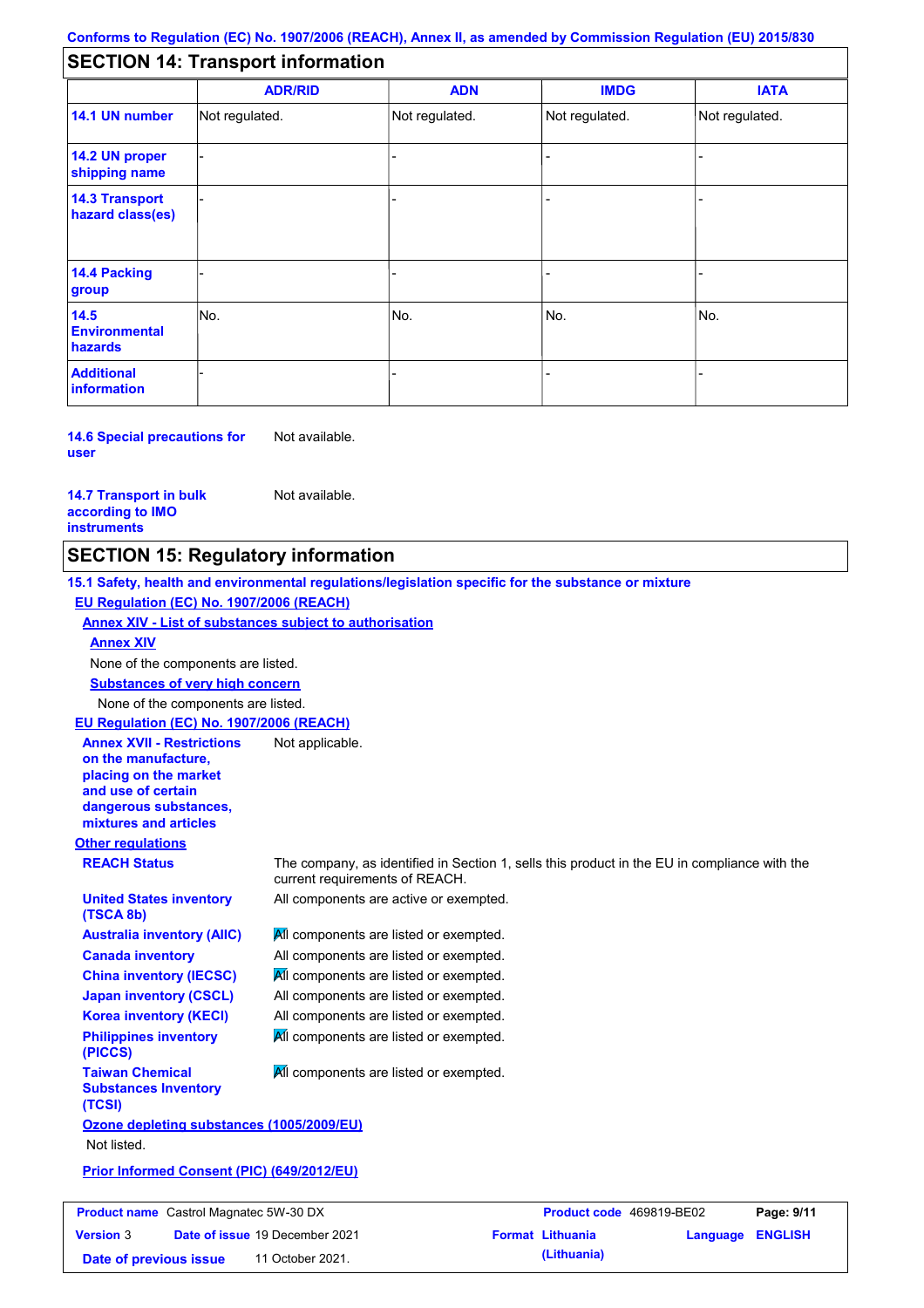# **SECTION 15: Regulatory information**

Not listed.

**Persistent Organic Pollutants** Not listed.

### **EU - Water framework directive - Priority substances**

None of the components are listed.

### **Seveso Directive**

This product is not controlled under the Seveso Directive.

| <b>15.2 Chemical safety</b> | A Chemical Safety Assessment has been carried out for one or more of the substances within  |
|-----------------------------|---------------------------------------------------------------------------------------------|
| assessment                  | this mixture. A Chemical Safety Assessment has not been carried out for the mixture itself. |

# **SECTION 16: Other information**

| <b>Abbreviations and acronyms</b> | ADN = European Provisions concerning the International Carriage of Dangerous Goods by<br>Inland Waterway |
|-----------------------------------|----------------------------------------------------------------------------------------------------------|
|                                   | ADR = The European Agreement concerning the International Carriage of Dangerous Goods by<br>Road         |
|                                   |                                                                                                          |
|                                   | ATE = Acute Toxicity Estimate<br>BCF = Bioconcentration Factor                                           |
|                                   |                                                                                                          |
|                                   | CAS = Chemical Abstracts Service                                                                         |
|                                   | CLP = Classification, Labelling and Packaging Regulation [Regulation (EC) No. 1272/2008]                 |
|                                   | CSA = Chemical Safety Assessment                                                                         |
|                                   | CSR = Chemical Safety Report<br>DMEL = Derived Minimal Effect Level                                      |
|                                   | DNEL = Derived No Effect Level                                                                           |
|                                   | EINECS = European Inventory of Existing Commercial chemical Substances                                   |
|                                   | ES = Exposure Scenario                                                                                   |
|                                   | EUH statement = CLP-specific Hazard statement                                                            |
|                                   | EWC = European Waste Catalogue                                                                           |
|                                   | GHS = Globally Harmonized System of Classification and Labelling of Chemicals                            |
|                                   | IATA = International Air Transport Association                                                           |
|                                   | IBC = Intermediate Bulk Container                                                                        |
|                                   | IMDG = International Maritime Dangerous Goods                                                            |
|                                   | LogPow = logarithm of the octanol/water partition coefficient                                            |
|                                   | MARPOL = International Convention for the Prevention of Pollution From Ships, 1973 as                    |
|                                   | modified by the Protocol of 1978. ("Marpol" = marine pollution)                                          |
|                                   | OECD = Organisation for Economic Co-operation and Development                                            |
|                                   | PBT = Persistent, Bioaccumulative and Toxic                                                              |
|                                   | <b>PNEC</b> = Predicted No Effect Concentration                                                          |
|                                   | REACH = Registration, Evaluation, Authorisation and Restriction of Chemicals Regulation                  |
|                                   | [Regulation (EC) No. 1907/2006]                                                                          |
|                                   | RID = The Regulations concerning the International Carriage of Dangerous Goods by Rail                   |
|                                   | RRN = REACH Registration Number                                                                          |
|                                   | SADT = Self-Accelerating Decomposition Temperature                                                       |
|                                   | SVHC = Substances of Very High Concern                                                                   |
|                                   | STOT-RE = Specific Target Organ Toxicity - Repeated Exposure                                             |
|                                   | STOT-SE = Specific Target Organ Toxicity - Single Exposure                                               |
|                                   | $TWA = Time$ weighted average                                                                            |
|                                   | $UN = United Nations$                                                                                    |
|                                   | UVCB = Complex hydrocarbon substance                                                                     |
|                                   | VOC = Volatile Organic Compound                                                                          |
|                                   | vPvB = Very Persistent and Very Bioaccumulative                                                          |
|                                   | Varies = may contain one or more of the following 64741-88-4 / RRN 01-2119488706-23,                     |
|                                   | 64741-89-5 / RRN 01-2119487067-30, 64741-95-3 / RRN 01-2119487081-40, 64741-96-4/ RRN                    |
|                                   | 01-2119483621-38, 64742-01-4 / RRN 01-2119488707-21, 64742-44-5 / RRN                                    |
|                                   | 01-2119985177-24, 64742-45-6, 64742-52-5 / RRN 01-2119467170-45, 64742-53-6 / RRN                        |
|                                   | 01-2119480375-34, 64742-54-7 / RRN 01-2119484627-25, 64742-55-8 / RRN                                    |
|                                   | 01-2119487077-29, 64742-56-9 / RRN 01-2119480132-48, 64742-57-0 / RRN                                    |
|                                   | 01-2119489287-22, 64742-58-1, 64742-62-7 / RRN 01-2119480472-38, 64742-63-8,                             |
|                                   | 64742-65-0 / RRN 01-2119471299-27, 64742-70-7 / RRN 01-2119487080-42, 72623-85-9 /                       |
|                                   | RRN 01-2119555262-43, 72623-86-0 / RRN 01-2119474878-16, 72623-87-1 / RRN                                |
|                                   | 01-2119474889-13                                                                                         |

### **Procedure used to derive the classification according to Regulation (EC) No. 1272/2008 [CLP/GHS]**

| <b>Classification</b>                      |                                               | <b>Justification</b>     |          |                |  |
|--------------------------------------------|-----------------------------------------------|--------------------------|----------|----------------|--|
| Not classified.                            |                                               |                          |          |                |  |
|                                            | <b>Product name</b> Castrol Magnatec 5W-30 DX | Product code 469819-BE02 |          | Page: 10/11    |  |
| <b>Version 3</b>                           | Date of issue 19 December 2021                | <b>Format Lithuania</b>  | Language | <b>ENGLISH</b> |  |
| 11 October 2021.<br>Date of previous issue |                                               | (Lithuania)              |          |                |  |